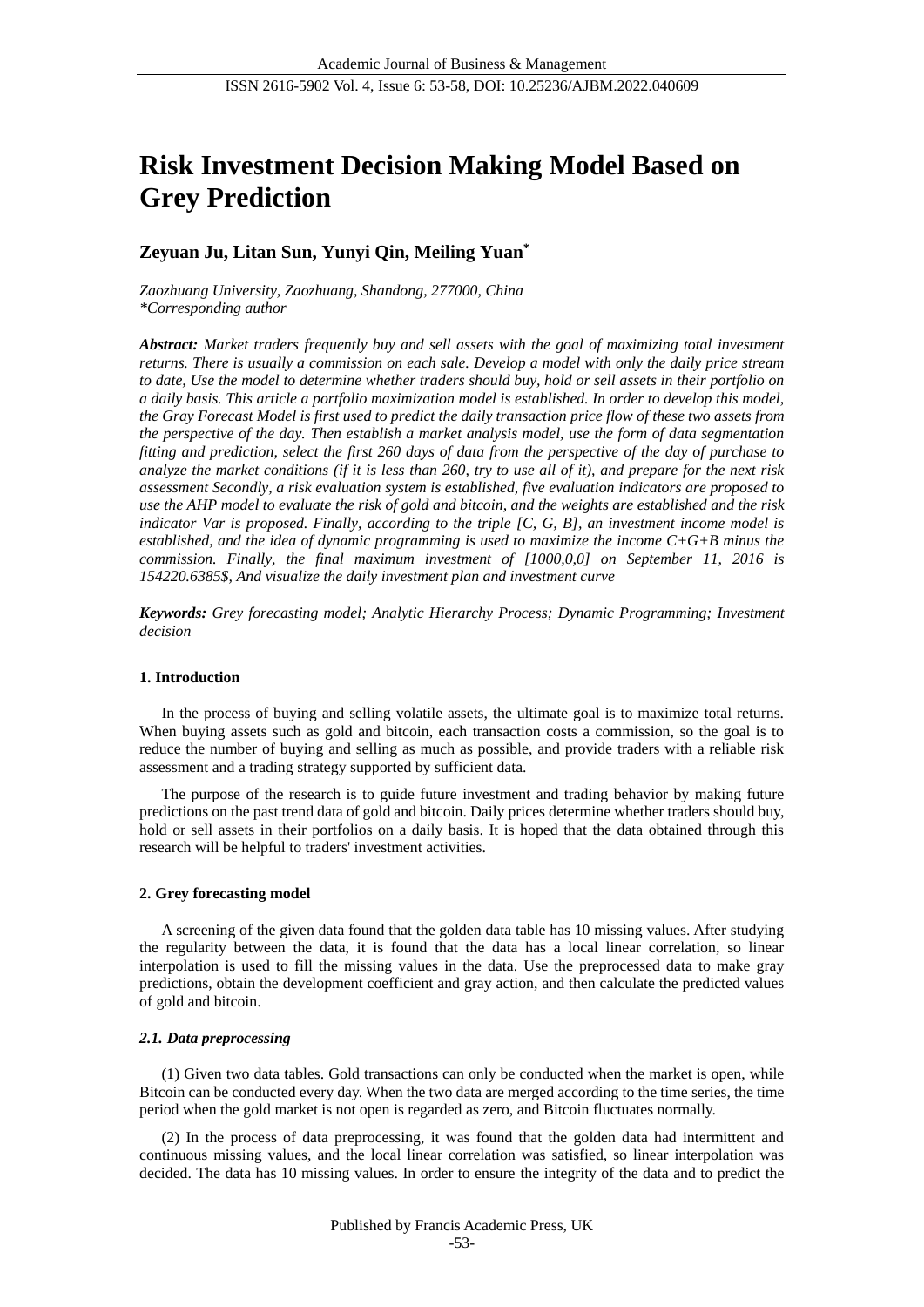next data, the data is fitted and interpolated, and the interpolated value is automatically replaced with spaces.



(3) The time series in the two tables are uniformly processed to form the same data type structure, and then the gold price table and the Bitcoin price table are merged according to the time data column.

#### *2.2. The grey prediction method is used to calculate the predicted value*

Grey prediction<sup>[1]</sup> is used to improve the prediction accuracy of the model.  $GM(1,1)$  The main steps of the model are as follows:

A non-negative sequence whose initial value is known is set to  $x^{(0)}$ , Seek the accumulation to generate a new sequence as  $x^{(1)}$ , and the adjacent mean sequence is  $z^{(1)}$ .

Its formula is as follows: Assume  $x^{(0)} = (x^{(0)}(1), x^{(0)}(2), \dots, x^{(0)}(n))$  is the initial non-negative data column, We accumulate it once to get a new generated data column  $x^{(1)}$ .

$$
x^{(0)} = \left(x^{(1)}(1), x^{(2)}(2), \cdots, x^{(1)}(n)\right)
$$
  
In  $x^{(1)}m = \sum_{i=1}^{m} x^{(0)}(i), m = 1, 2, \cdots, n$  (1)

(1) Let  $z^{(1)}$  be the adjacent mean of the sequence  $x^{(1)}$  to generate a sequence, that is

$$
z^{(1)} = (z^{(1)}(2), \cdots, z^{(1)}(n))
$$
  
\n
$$
z^{(1)}m = \delta x^{(1)}(m) + (1 - \delta)x^{(1)}(m - 1)
$$
  
\n
$$
m = 2, 3 \cdots, n
$$
  
\n
$$
\delta = 0.5
$$
 (2)

(2) Development Coefficient and Ash Action

$$
x^{(0)}(k) + az^{(1)}(k) = b
$$
 is  $GM(1,1)$  model basic form is  $(k = 2,3, \dots, n)$ 

Where b is the ash action amount and -a is the development coefficient.

(3) Predictive value

The original intention of gray modeling is to establish an approximate differential equation model for the series, but since the differential equation is only suitable for continuous and differentiable functions, and the time series data is not continuous and not differentiable, so the gray prediction modeling obtains an approximate differential Equations, called "grey differential equations".

Whitening Equation: 
$$
\frac{dx^{(1)}(t)}{dt} = -\hat{a}x^{(1)}(t) + \hat{b}
$$
 (3)

If we take the initial value  $\hat{x}^{(1)}(t) \mid t = 1 = x^{(0)}(1)$ , The corresponding solution can be obtained as: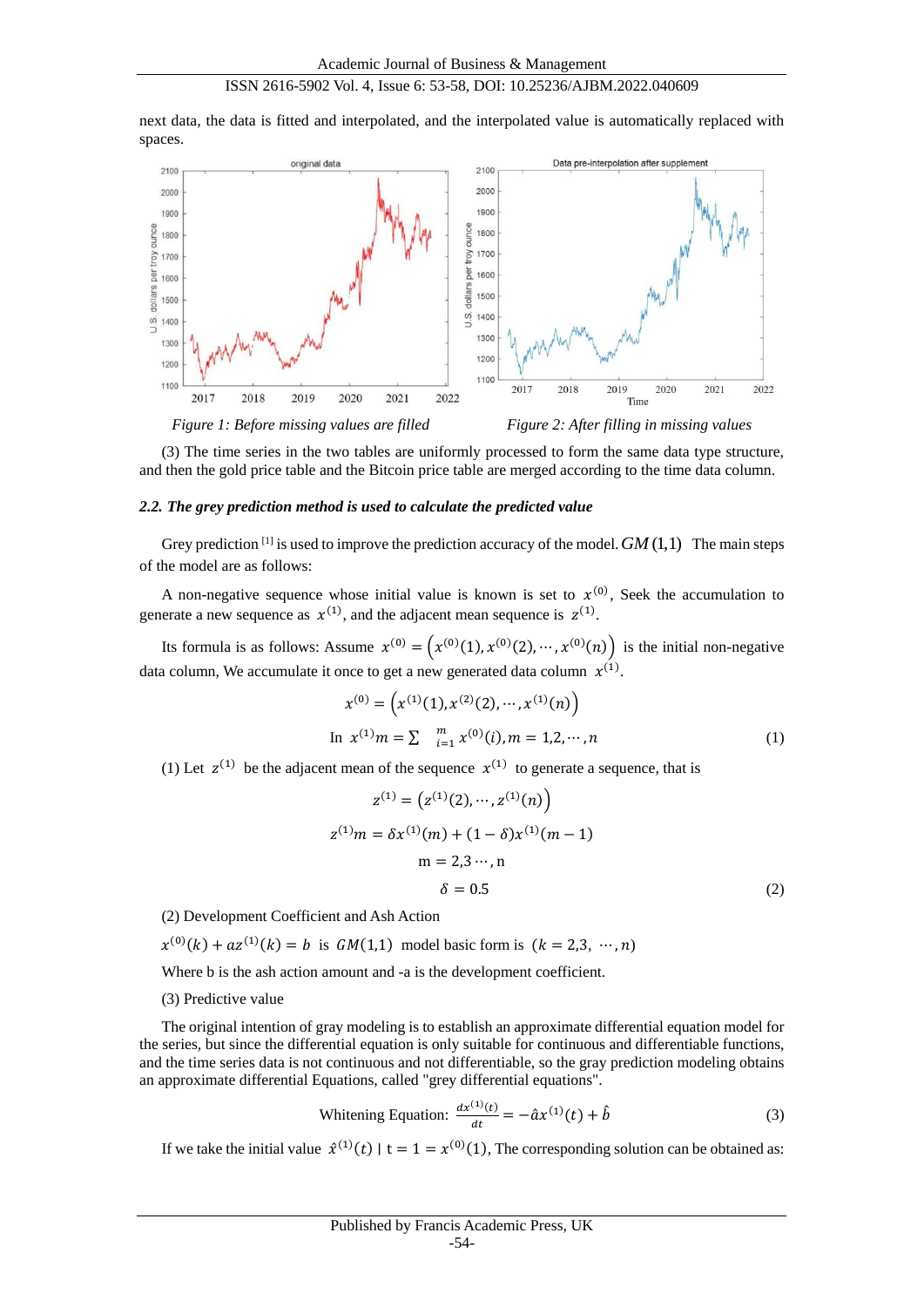$$
\hat{\chi}^{(1)}(t) = \left[ \chi^{(0)} - \frac{\hat{b}}{\hat{a}} \right] e^{-\hat{a}(t-1)} \frac{\hat{b}}{\hat{a}} \tag{4}
$$

$$
\hat{x}^{(1)}(m+1) = \left[\hat{x}^{(0)}(1) - \frac{\hat{b}}{\hat{a}}\right]e^{-\hat{a}m}\frac{\hat{b}}{\hat{a}} + \frac{\hat{b}}{\hat{a}}, m = 1, 2, \cdots, n-1
$$
\n(5)

due to:  $\hat{x}^{(1)}(m) = \sum_{i=1}^{m} x^{(0)}(i), m = 1, 2, \dots, n-1$  $\hat{x}^{(1)}(m) = \sum_{i=1}^{m} x^{(0)}(i), m = 1, 2, \cdots, n - 1$ 

$$
\hat{x}^{(0)}(m+1) = \hat{x}^{(1)}(m+1) - \hat{x}^{(1)}(m) = (1 - e^{-\hat{a}}) \left[ x^{(0)}(1) - \frac{\hat{b}}{\hat{a}} \right]
$$
  
\n
$$
m = 1, 2, \dots, n-1
$$
\n(6)

#### *2.3. Forecast result*

Comparison of the actual price of gold and the predicted price:



*Figure 3: Gold forecast price comparison chart*

Comparison chart of Bitcoin's actual price and predicted price:



*Figure 4: Bitcoin forecast price comparison chart*

Blue represents actual prices and yellow represents predicted prices. As shown in the figure, the trend of the predicted price curve is roughly the same as the actual price curve, and it is more accurate to predict the time point of price turning.

In order to more intuitively show the difference between the forecast and the actual, calculate and draw a trend chart of the difference between the actual and the forecast, see the figure below: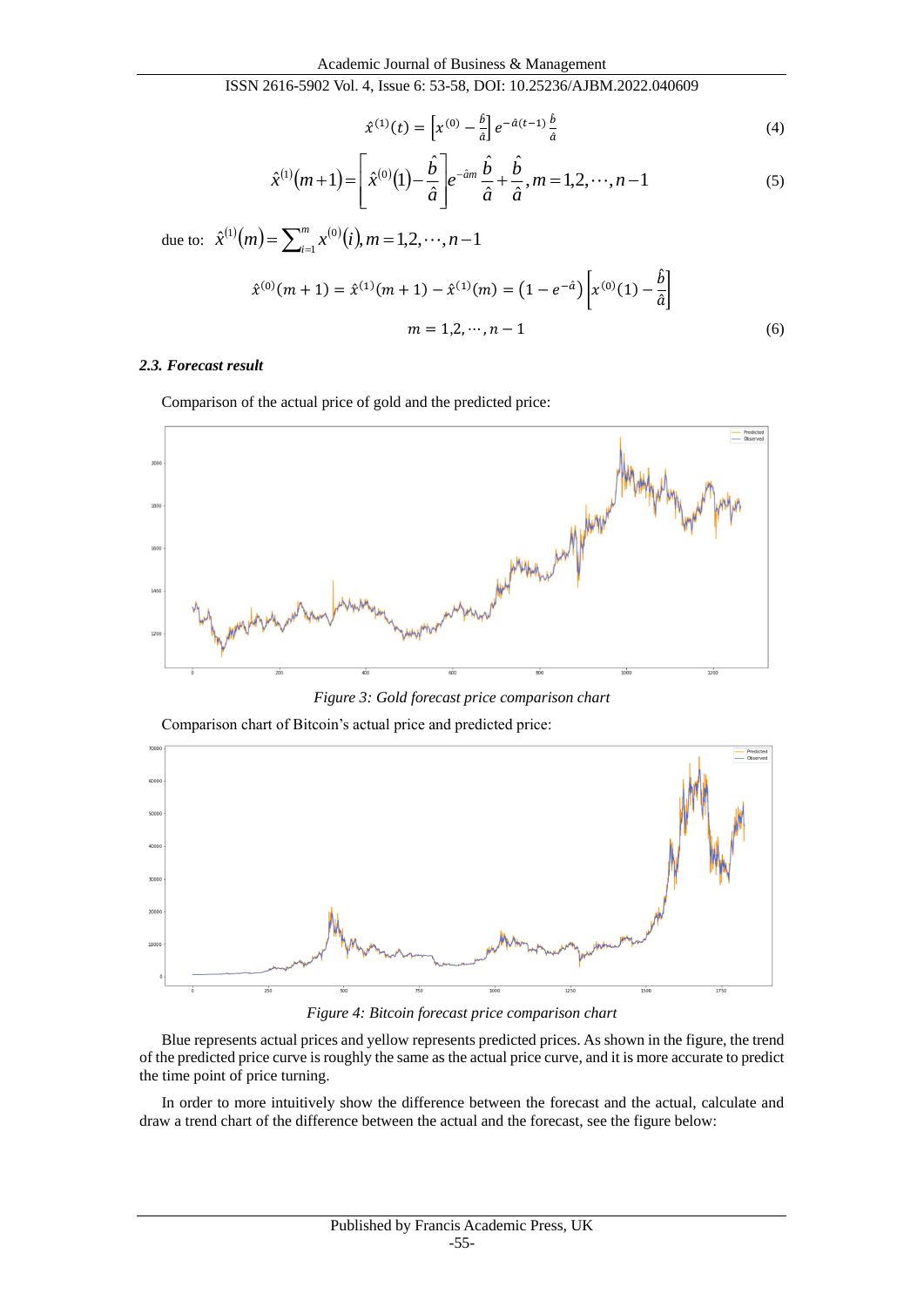



*Figure 6: Bitcoin's Actual and Forecast Difference Chart*

## **3. Investment Risk Assessment Model**

#### *3.1. Discrimination of market conditions*

How to judge whether the market is rising, falling or oscillating, firstly,ivide the data into four sections, fit the four sections of data separately, and find the extreme value of the fitted curve. If it is a maximum value, it will form a sequence with the following maximum value. If it is a minimum value, it will be combined with the following maximum value. DA sequence is formed. If both sequences are increasing sequences, it is a rising period. If both sequences are decreasing sequences or only have a maximum value sequence or a minimum value sequence, it is a descending period. Otherwise, it is an oscillation period.



*Figure 7: Prediction is an uptrend*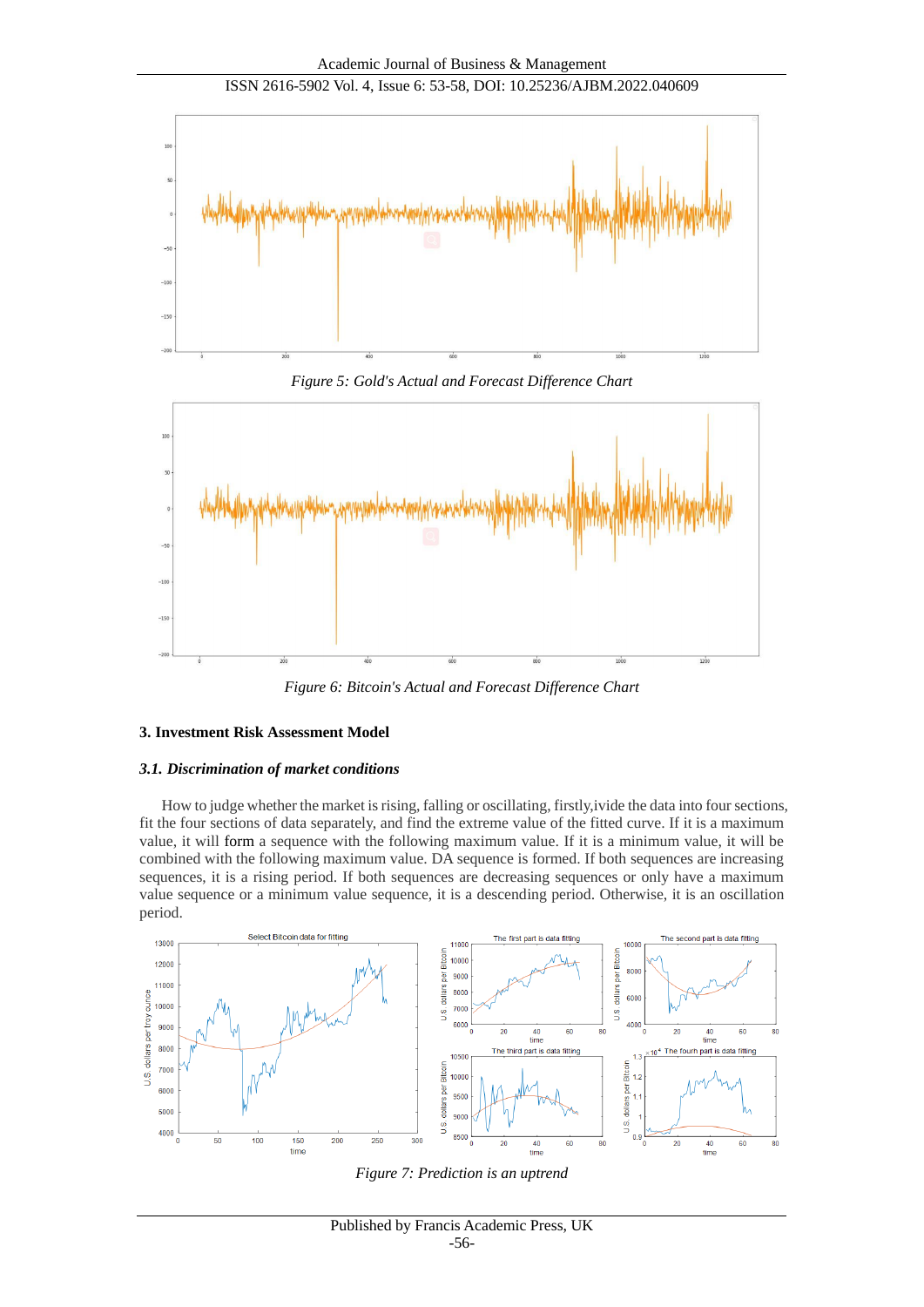Use the data from the 1200th to the 1460th day of Bitcoin to judge the market price of the 1461st day. As shown in the figure, the left is the overall picture of the predicted market, and the right is the market map divided into 4 segments.

In the figure on the right, it can be seen that the openings of the four fitted quadratic equation curves have three openings facing down and one opening facing upwards. 3 maxima; the second segment a>0, there is 1 minima. The maximum value decreases first and then increases, and it can be judged that the current Bitcoin market is an oscillation period.



*Table 1: Fitted extreme points*

*Figure 8: Prediction is an oscillation*

*Table 2: Fitted extreme points*

| dav n        | tırst paragraph | second paragraph | third paragraph | fourth paragraph |  |
|--------------|-----------------|------------------|-----------------|------------------|--|
|              | minimum         | maximum          | minimum         | minimum          |  |
| The last dav | .0216           | .8764            | .7142           | 702              |  |

Use the last 260 days of gold data to judge the market on the last day. As shown in the figure, the left side is the overall picture of the forecast market, and the right side is the market analysis chart divided into 4 segments.

In the figure on the right, it can be seen that the openings of the four fitted binary linear equation curves have three openings facing upwards and one opening facing downwards. It is inferred that a<0 of the second curve has a maximum value; The second segment a>0, there are 3 minimum values. The minimum value first decreases and then increases, and it can be judged that the current gold market is an oscillation period.

#### **4. Conclusion**

In this paper, two models are used in the research of gold and bitcoin, grey model and risk evaluation model based on analytic hierarchy process. Grey model has the following advantages in predicting gold and bitcoin, Firstly, there is no need for a large number of samples. In this question, due to the limited amount of data obtained, it cannot provide enough attributes for analysis, so gray prediction is more suitable for this question. secondly, the samples do not need to be distributed regularly, market laws are elusive, and there is no way to conduct quantitative law analysis. next, the computational workload is small and the computational efficiency can be improved. Finally, the grey model has high accuracy. In addition, the value at risk model based on analytic hierarchy process has the following advantages, the systematic analysis method divides the research object into a system, decomposes it, and completes the decision-making of the problem step by step. the decision-making method is easy to understand, decomposes complex systems, and simplifies multi-objective and multi-criteria problems into multi-level single-objective problems, The required data information is relatively low, starting from the evaluator's grasp of the nature of the problem, and more emphasis on qualitative analysis than general quantitative methods.